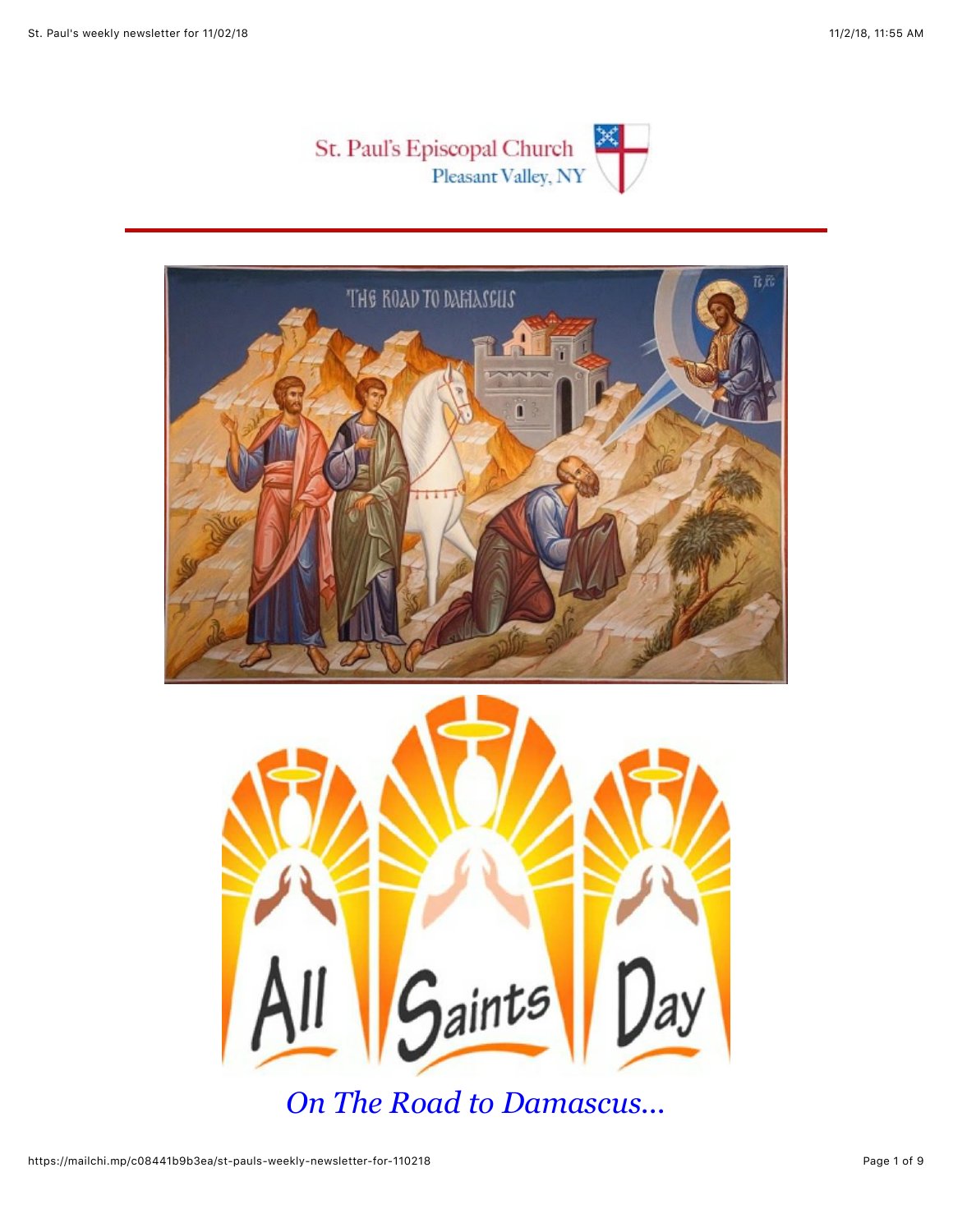## Weekly Email Blast November 2, 2018



## **For those celebrating Birthdays & Anniversaries:**

Roberta Weidler, Darryl Haight Patrick Stevens, Alice Cann, Sue Haight **Baptism** at 10:00 AM Holy Eucharist - Welcome, Paisley Tarantino!



Reminder to Return your Pledge Cards if you have not already done so - Thank you! This timing helps our Treasury Team and Finance Committee by giving them the big picture information they need to form the 2019 parish budget as accurately as possible.

Your financial pledge is confidential, seen only by the Treasurer for the purpose of the input of numbers that are used as a whole to compose our annual budget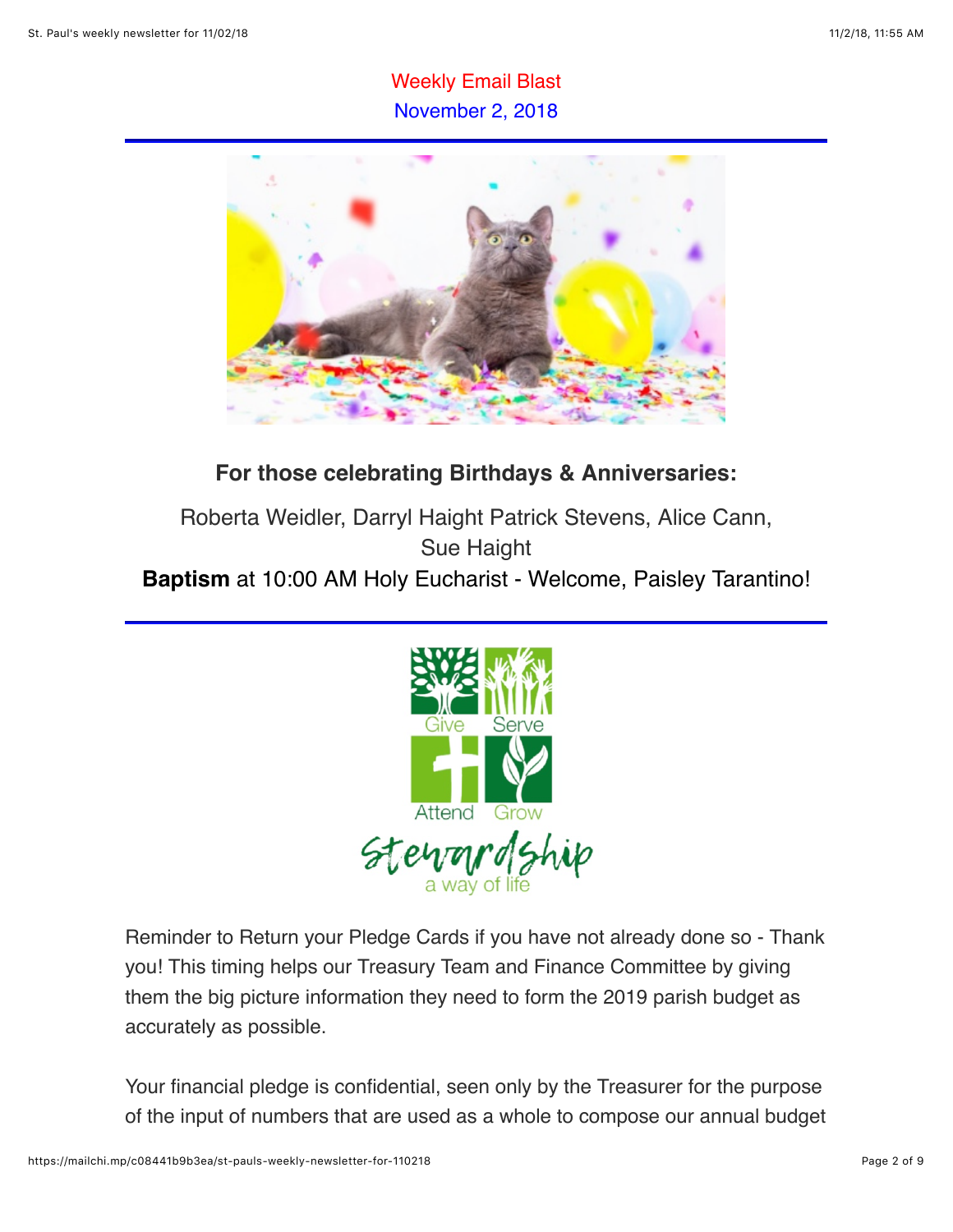each year.

Rectors are able to choose to have access to pledge information. I have chosen that the Treasurer be the only one with that confidential information. The amount is between you and God as an offering of gratitude to God for all that we have. The parish gives together to fuel the ministries we offer at St. Paul's on behalf of God through Christ. This is and always has been a team effort!

I can and will most certainly make myself available to meet and spend time with any of you who would like to talk and pray about any aspect(s) of pledging. I am here to support and encourage you with your relationship with God, this parish, each other, the rest of our big world, and anything in your lives you want to engage through a spiritual lens.

I always pray for you, and I give thanks to God for each and all of you - you, exactly as you are, give this place the life and love within it - together. You are made in the image of God - and what a blessing St. Paul's Episcopal Church is to all who enter.

Thank you for being who you are - God is honored and praised by your faithfulness as members of this parish.

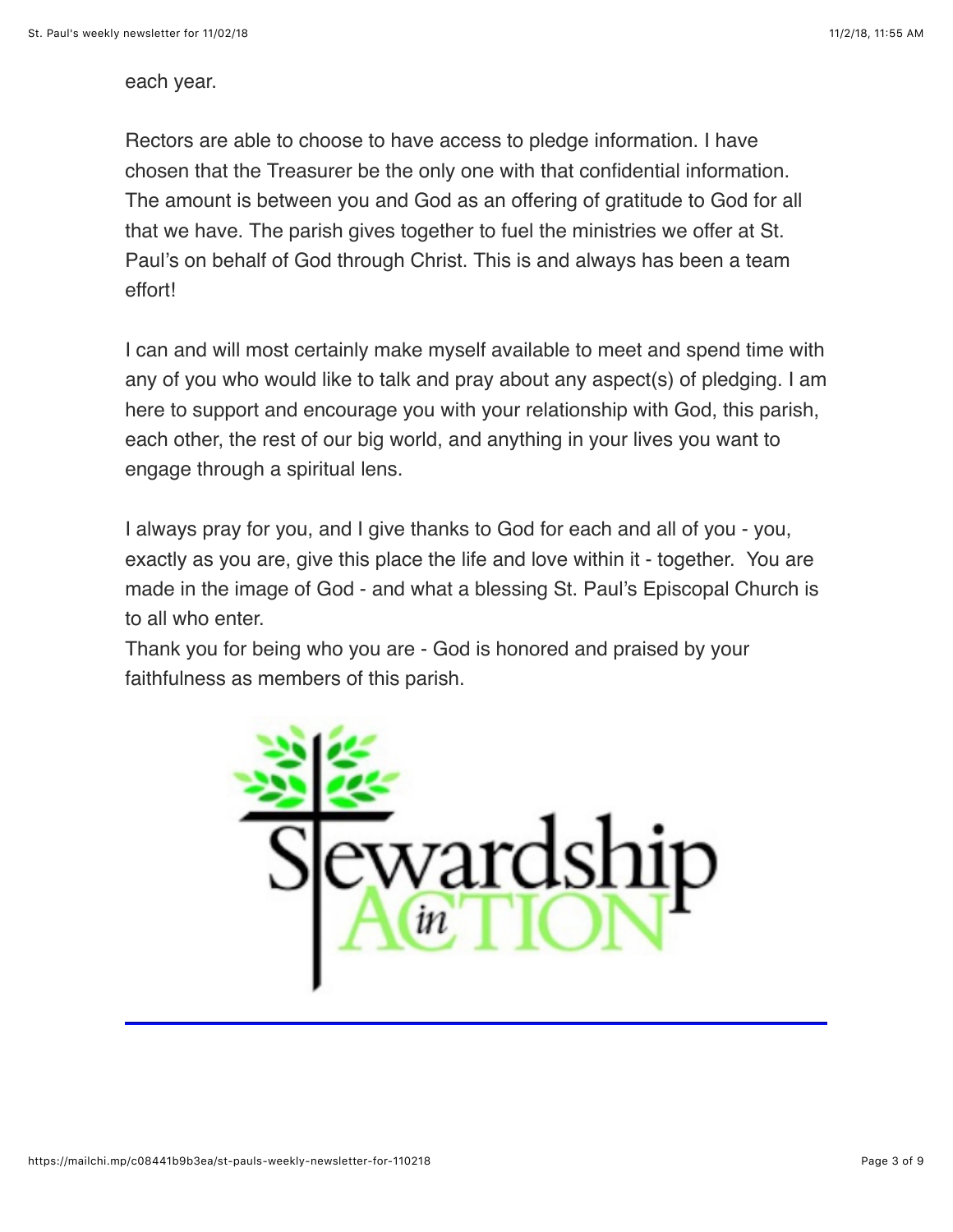

Last week, I shipped out a twenty pound package to Seamen's Church Institute. It contained four beautifully hand knit scarves and several bags full of toiletries and goodies for the men and women who sail the seas to bring us the things that make our life comfortable.

I want to thank the people who knit those beautiful scarves and everyone who donated the various items that we shipped to the SCI. The St Paul's community has been so remarkably generous in its support of this mission for the last three years and I want to thank all who have contributed to its success.

Thank you….Karen Garrison



## PLEASE GIVE BY THIS SUNDAY THANK YOU!

The United Thank Offering (UTO) is a ministry of The Episcopal Church for the mission of the whole church. Through UTO, individuals are invited to embrace and deepen a personal daily spiritual discipline of gratitude. UTO encourages people to notice the good things that happen each day, give thanks to God for those blessings and make an offering for each blessing using a UTO Blue Box. UTO is entrusted to receive the offerings, and to distribute the 100% of what is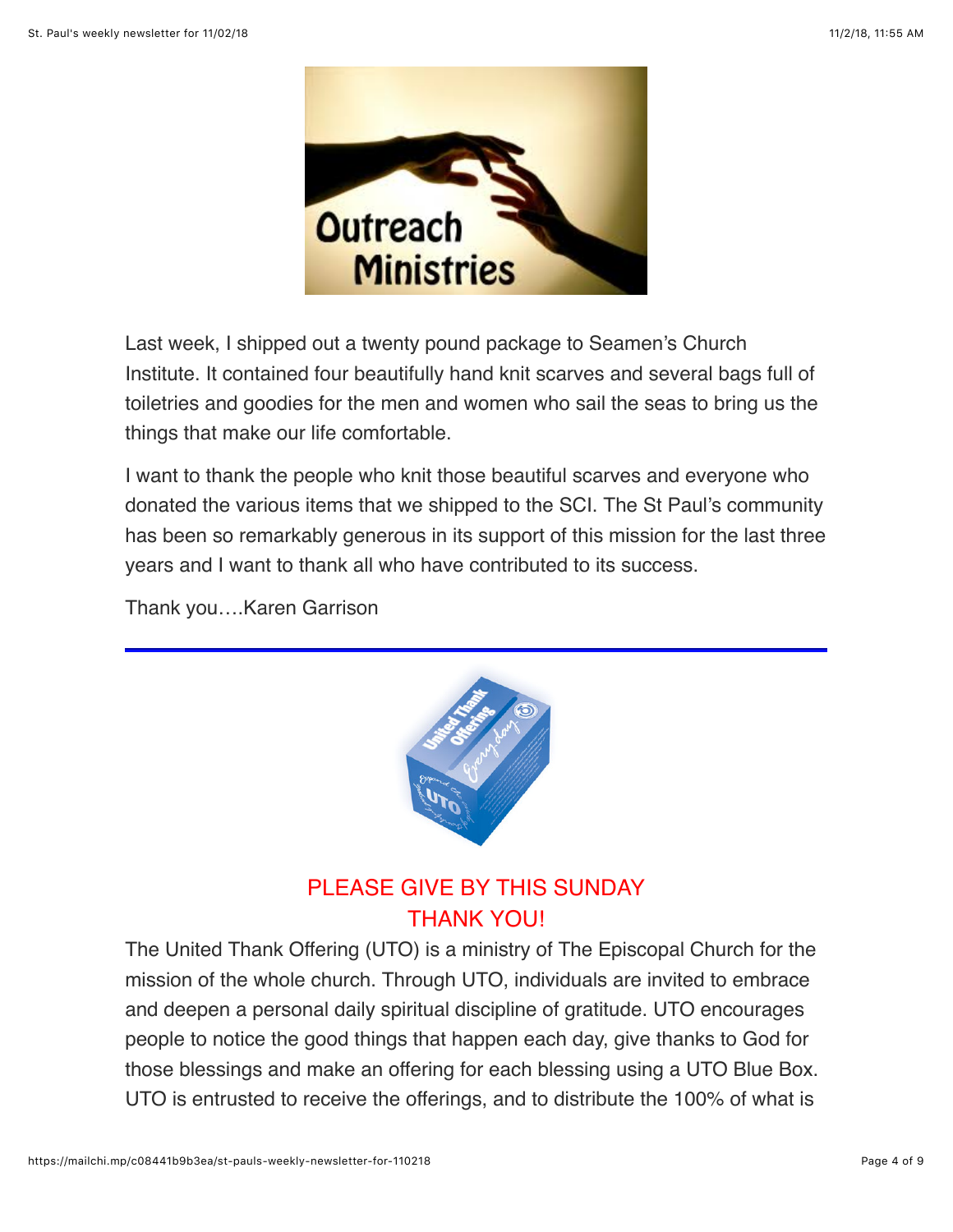collected to support innovative mission and ministry throughout The Episcopal Church and Provinces of the Anglican Communion.

St. Paul's UTO Sunday was last week, October 28th. Marilyn will be mailing the check this week - so there is still time! Please convert your coins and cash into a check, memo line = UTO! Let us celebrate the good works of this ministry together on Sunday.



**Youth Ministry (CONNECT)** *Next Meeting...* **Sunday, November 11th 12:00 - 2:00 PM Grace Church, Millbrook** (There will be APPLE PICKING)

## **Fall Clean Up Day Saturday, November 10th**

(rain date Saturday the 17th) Please arrive by 9:00 AM Leaf Blowers can be handy if you can bring one. Extra rakes too!

# **Ecumenical Thanksgiving Service**

**Tuesday, November 20th**

7:00 PM - PV Presbyterian Church Everyone is Always Invited!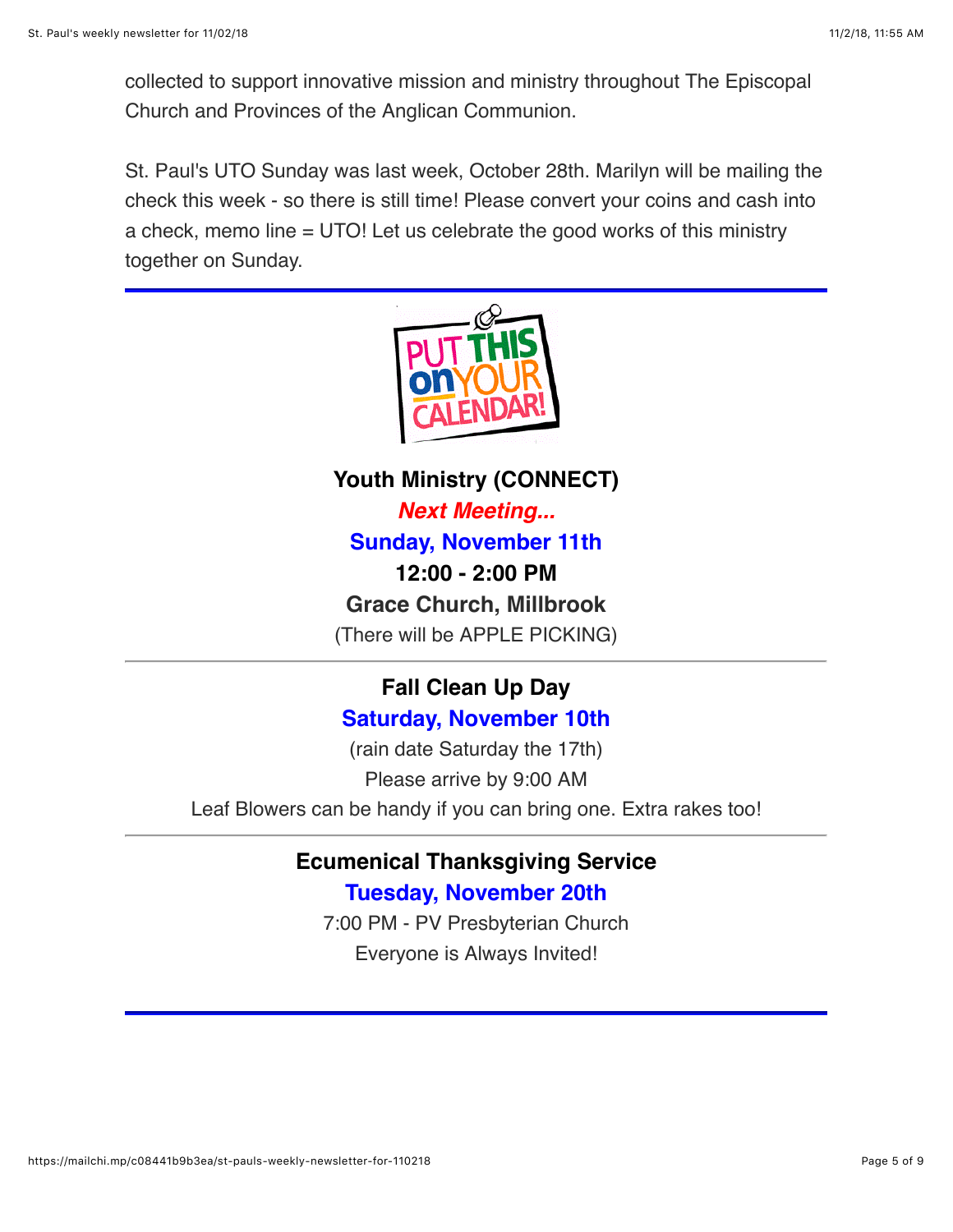

### **\*\*\* REMINDERS \*\*\***

Vestry Meeting: Monday, November 12, 2018 - 7:00 PM - Parish Hall, Sepe Room

## *Adams Gift Cards: Year-Round Fundraising*

Available at both Sunday morning services. Please see Debby, Ginny, or Marilyn. St. Paul's receives 10% of the card value bought through our church. If you shop at Adams or give gift cards as gifts, our ministries benefit from this fundraiser. Thank You!

### *Communications*

If you use Facebook, please like & follow the [St. Paul's page](https://www.facebook.com/stpaulspleasantvalley/?ref=bookmarks). Also, please invite people you know who may be interested in the mission and outreach ministries at St. Paul's. Let's get the WORD out!

## **2018 Annual Diocesan Convention November 9-10 in White Plains**

Mother Megan will be in attendance representing St. Paul's. Please pray as the convention meets. Mother Megan will report back.

### **Weekly Ministry Schedule:**

First Wednesdays:

**1:00 PM** Holy Eucharist - Rite II w/prayers for healing - ADA Access

### **6:45 PM Ecumenical Food Pantry**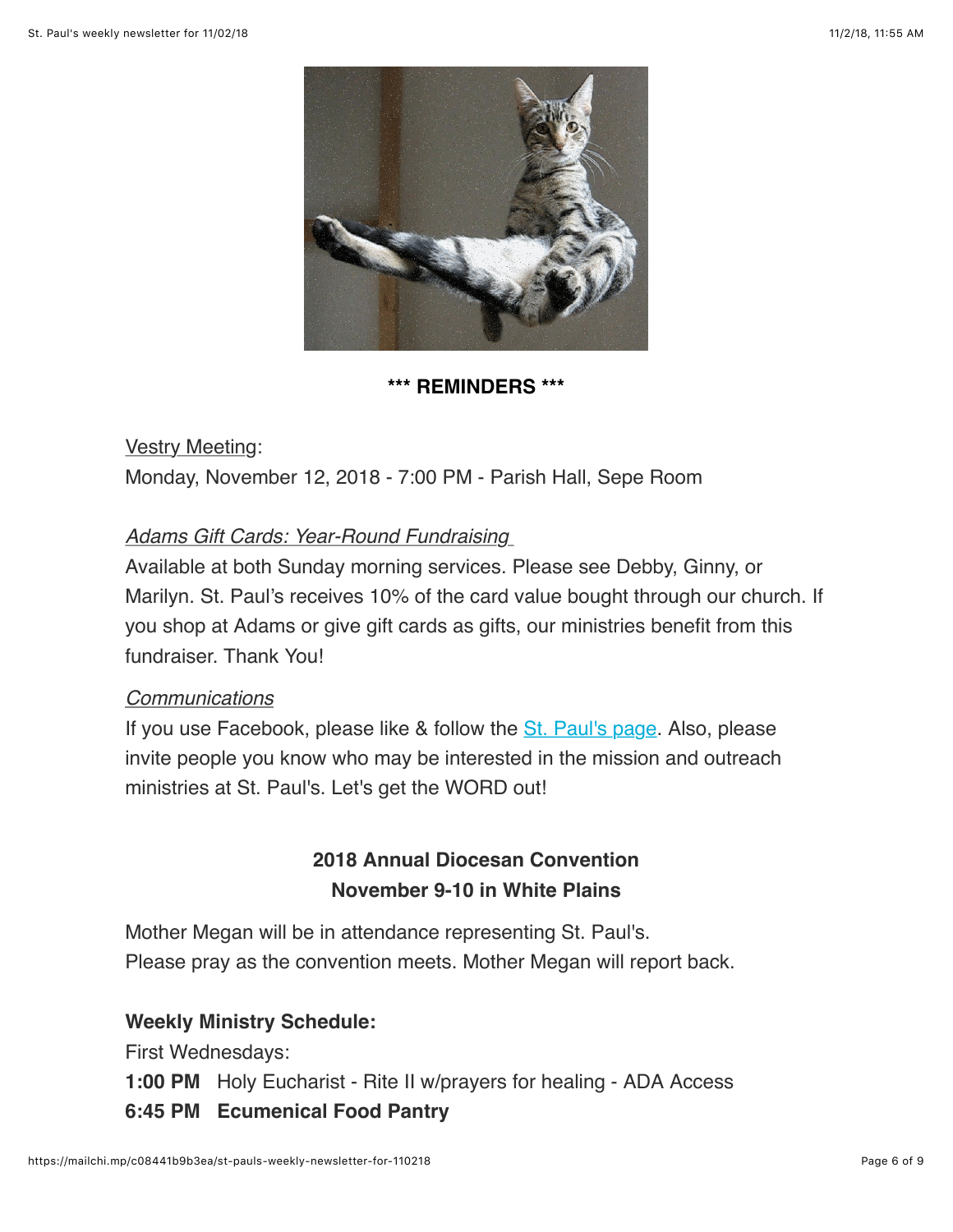PV United Methodist Church, Volunteers Welcome! All other Wednesdays: **1:00-2:30 PM Bible Study**: Sepe Room, Parish Hall

Fridays: **6:00 PM**: Evening Prayer in the Church

Sundays: **9:45 AM** Sunday School **11:30 AM - 12:00 PM** Adult Ed: Sepe Room, Parish Hall



**First Wednesday**: *(this Week!)* **1:00 PM** HE-RT II w/prayers for healing **ADA Access**

**6:45 PM - Ecumenical Food Pantry** PV United Methodist Church - **Volunteers Welcome!**

**2nd-5th Wednesdays: Bible Study 1:00-2:30 PM** *-* Sepe Room, Parish Hall

**Fridays: Evening Prayer 6:00 PM** - in the Church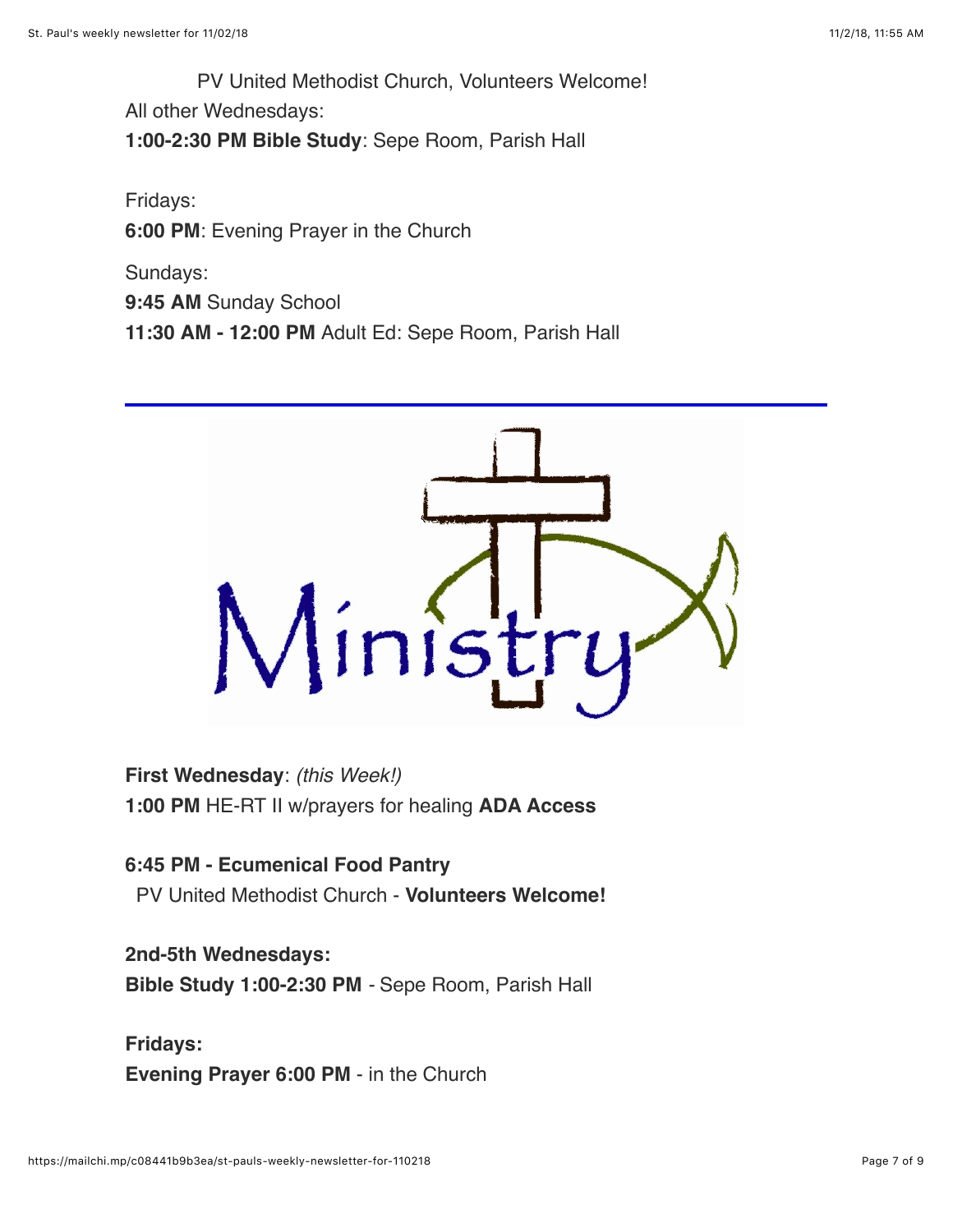## **Sundays: Adult Education 11:30 AM** - Sepe Room, Parish Hall

### **Pastoral Care**

#### **The Rev. Megan E. Sanders, Rector**

[mothersanders@gmail.com](mailto:mothersanders@gmail.com) - cell: 917.751.9568

Rector's Office Hours may vary from week to week based on the pastoral needs of our parish community. Mother Megan will be in the office weekly and available for walk-ins from 10:00 AM - 1:00 PM on Wednesdays, unless noted otherwise in our weekly parish email: *On the Road to Damascus*. Her Sabbath time is Thursday/Friday.

#### **In case of Pastoral Emergency:**

Please call the Rector on her cell phone: 917-751-9568. Please no text messages - hearing your voice is important.

On Thu/Fri, and when the Rector is away, you may contact one of the wardens: Roger Tumbarello: 845-635-1220 Nancy Adams: 845-635-1448 They will be able to contact the Rector or the priest covering pastoral

emergencies if she is away.

Stay connected through our Parish Website ([www.stpaulspv.org\)](http://www.stpaulspv.org/), parish weekly email (email stpaulspy@gmail.com to sign up), and on Sundays with bulletin announcements.

## *St. Paul's Episcopal Church Where Everyone is Always Invited! --God Bless You.*